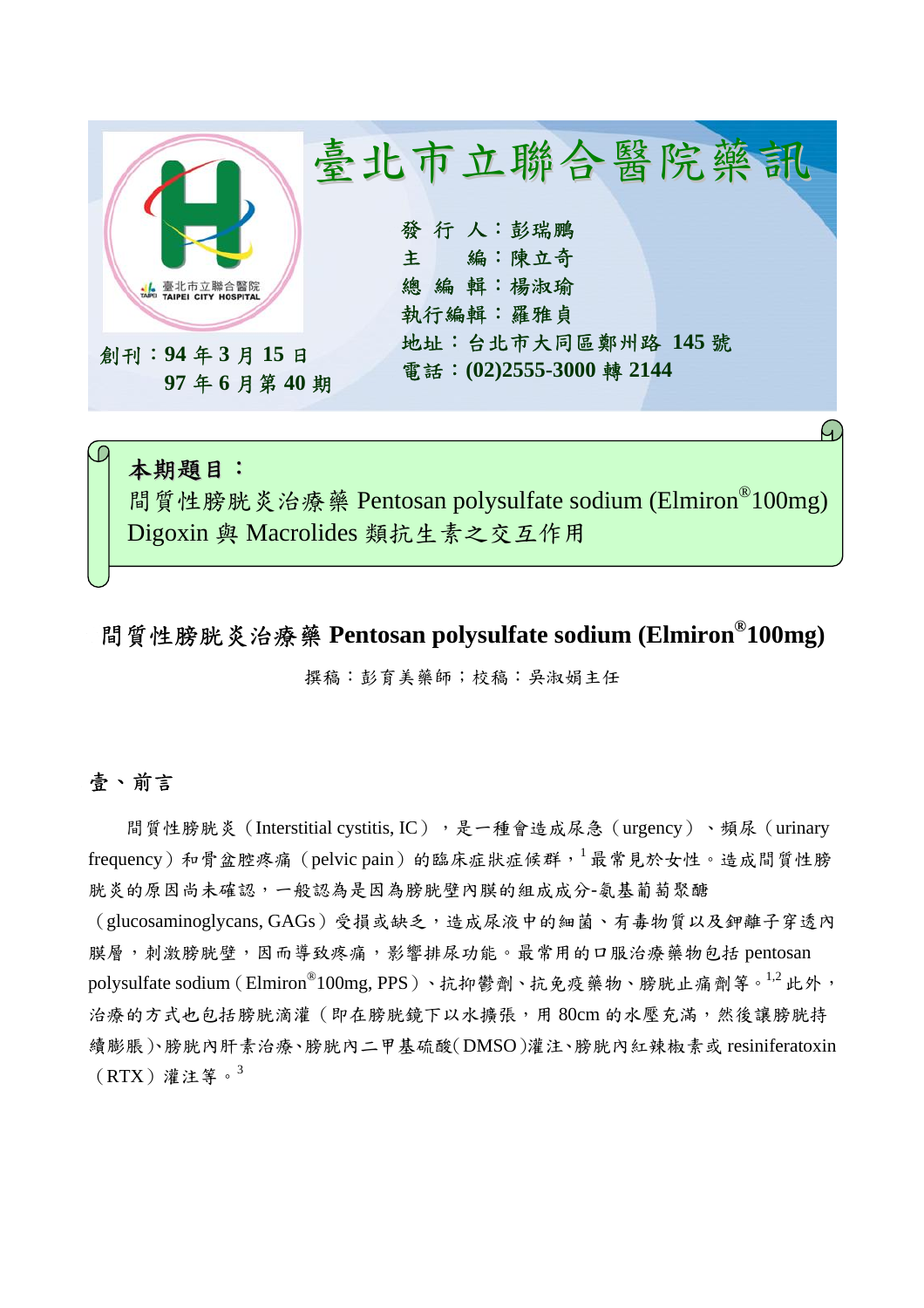### 貳、作用機轉與藥物動力學

PPS 是一個低分子量,類似 heparin 的化合物,也是現今唯一以口服方式治療間質性膀胱 炎的藥物。PPS 具有抗凝血及纖維蛋白溶解的效果,但只有 heparin 抗凝集作用的十五分之一。  $4.5$ 其化學性質類似 GAGs, $6$ 可以強化受損的內膜 GAGs 層,抑制膀胱上皮細胞的滲透性,以 阻檔尿液中刺激性物質穿透上皮組織而造成傷害。1,2 另外 PPS 也會附著於膀胱上皮細胞而產 生保護作用,以防止不明致病因子的入侵。5,6

PPS 口服由腸胃道吸收,但吸收率只有約 3%;有 68%主要由肝、脾代謝。藥物大部分由 腎臟排出,半衰期為 4.8 小時。 $4$ 

#### 參、適應症與用法

FDA 在 1996 年核准本藥的適應症只有間質性膀胱炎,用法為每天三次,每次一顆(100 mg), 飯前 1 小時或飯後 2 小時服用。一般以三個月為一個療程, 若服用完三個月後症狀沒 有改善,可再服用三個月。5,7 PPS 通常服用 2 至 4 週後治療效果開始出現,服用四個月後有 超過50%的病患改善尿急、頻尿和疼痛。8 Nickel 等人的研究指出,病患的治療反應和劑量無 關,但與所使用的治療時間有關。<sup>1</sup> 臨床研究顯示服用 PPS 後對於疼痛緩解、排尿急迫感、 頻尿的次數與夜尿(nocturia)分別可降低 37%, 28%, 54%與 48%。<sup>9</sup>

### 肆、藥物不良反應與注意事項

發生率 1~10%的不良反應有頭痛、頭暈(dizziness)、禿頭(alopecia)、皮膚疹、腹瀉、 噁心、消化不良(dyspepsia)、腹痛與肝功能指數異常。小於 1%的病人會發生較嚴重不良反 應如貧血、延長凝血西每原時間(prothrombin time)、白血球低下(leukopenia)與血小板低 下(thrombocytopenia)。PPS 與其他藥物沒有明顯的交互作用,但是若與抗凝血藥物(例如 warfarin)、水楊酸類藥品同時使用時,可能有增加出血的機率,4,5 因此服藥後若有出血現象, 例如血尿或黑便、突然出現瘀傷、牙齦出血等,應立刻與醫師、藥師聯絡。

PPS 懷孕分級為 B級,  $^{3,7}$ 是一種微弱抗凝血劑,可能會增加出血的時間,如與抗凝血劑 同時服用會增加出血的危險。肝功能不全或脾臟異常之病患應小心使用。曾有因 heparin 而引 起血小板減少症病史的病患投予應小心謹慎。

2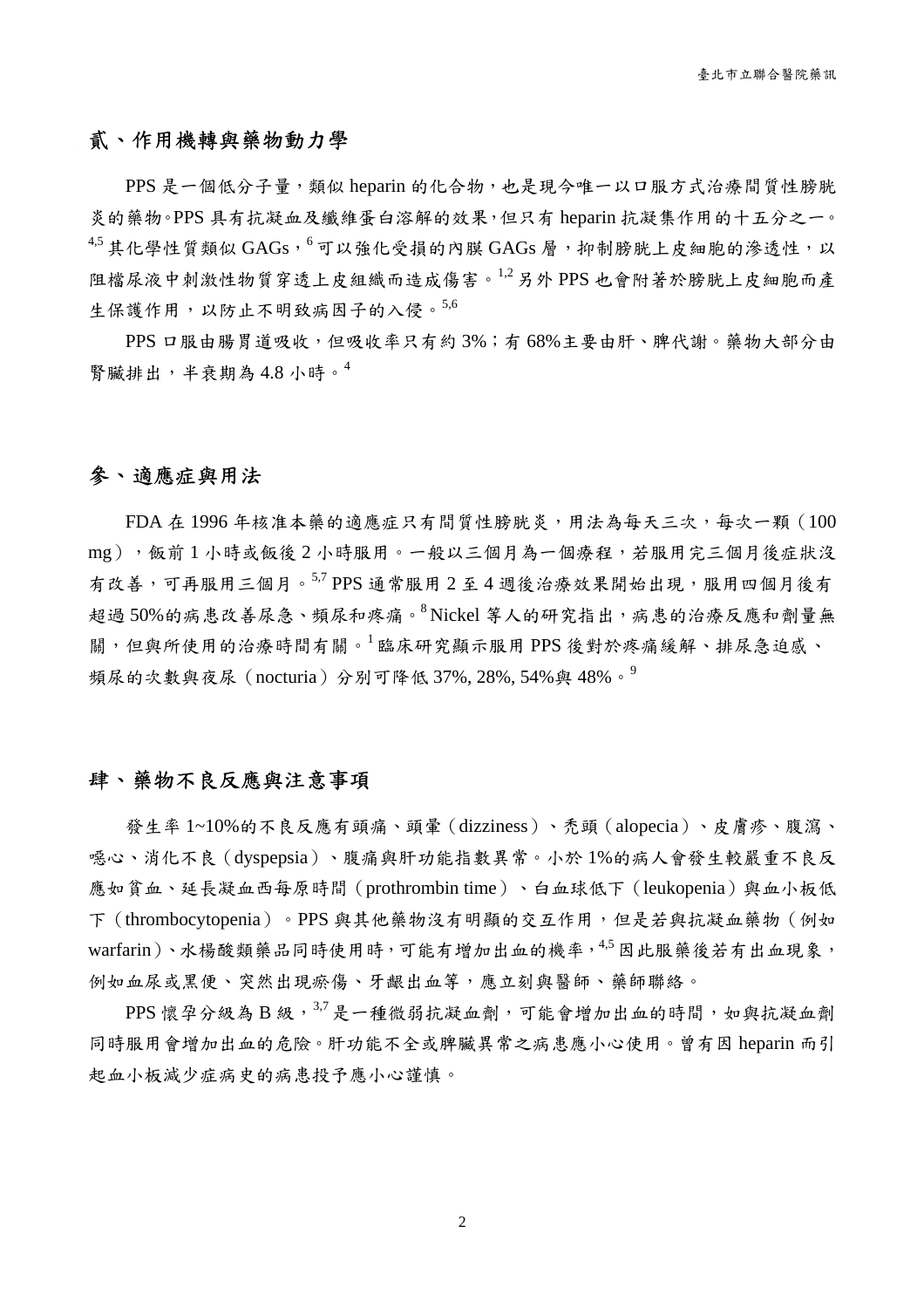#### 陸、結論

PPS 屬於低分子量肝素的一種,一樣具有抗血小板凝集的作用。對於間質性膀胱炎的療 效則是藉由強化膀胱內壁的 GAG 層,減少有毒物質對膀胱的影響,進而緩解疼痛。

## 柒、參考文獻

- 1. Kuo HC, Therapeutic Stratagies for Interstitial Cystitis. *Incont Pelvic Floor Dysfunct*. 2007;2:33-36
- 2. Heck BN. Interstitial Cystitis: Enhancing Early Identification in Primary Care Settings. *JNP*. 2007;3:509-519
- 3. Moldwin RM, Evans RJ, Stanford EJ et al. Rational Approaches to the Treatment of Patients with Interstitial Cystitis. *Urology*. 2007;69:73-81.
- 4. Micromedex. Available at *http://ermg.tpech.gov.tw/cgi-bin/er/browse.cgi.* Accessed Apr, 2007.
- 5. 藥品仿單
- 6. Hanno PM. Analysis of long-term Elmiron therapy for interstitial cystitis. *Urology.* 1997;49:93-99
- 7. Lacy CF, Armstrong LL, Goldman MP et al eds. *Drug Information Handbook 15th ed*. Hudson, Ohio. Lexi-Comp. 2007-2008;1342.
- 8. Mulholland SG, Hanno PM, Parsons CL. Pentosan polysulfate sodium for therapy of interstitial cystitis. A double-blind placebo-controlled clinical study. *Urology*. 1990;35:552-558.
- 9. Hwang P, Auclair B, Beechinor D et al. Efficacy of pentosan polysulfate in the treatment of interstitial cystitis: a meta-analysis. *Urology*. 1997;50:39-43.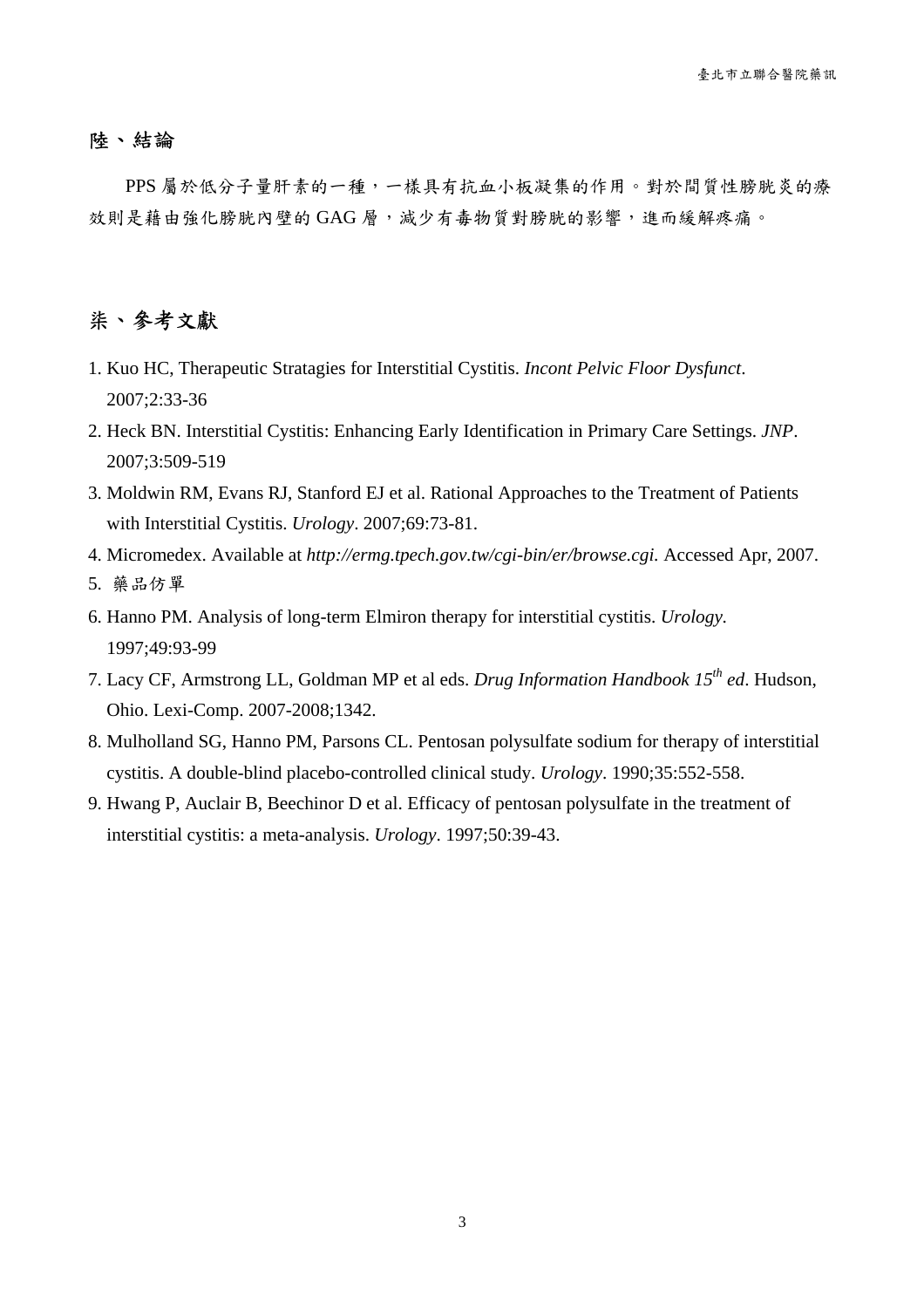### **Digoxin** 與 **Macrolides** 類抗生素之交互作用

撰稿:吳振榮藥師;校稿:吳淑娟主任

### 壹、摘要

毛地黃在心衰竭及心房纖維顫動治療一直扮演著極重要的角色,而由於本藥的治療安全 係數偏低,所以在臨床使用上相對小心。相關的臨床應用,文獻在早期已有許多記載。

毛地黃常見的心臟毒性,包括心律不整,嚴重時還會引起心臟傳導阻斷現象;其中,又 以心跳過慢或房室傳導阻斷最為常見。相關的副作用還有腸胃不適、厭食、視覺辨色異常、 畏光、視力障礙,疲倦、嗜睡、幻覺等中樞神經方面的症狀。臨床使用digoxin治療時,若再 併用大環內酯(Macrolides)類抗生素,會升高digoxin血中濃度及毒性,造成噁心、嘔吐、心 律不整等不良反應。

### 貳、機轉

Digoxin的藥理作用主要是藉由抑制Na-K ATPase來減少鈉離子運送至細胞外,而增加細 胞內鈉離子的濃度,經由鈉與鈣離子交換而使鈣離子流入細胞內,進而使心肌收縮力增強。 因為迷走神經作用增強而使心跳減慢,減少房室間的傳導而延長不反應期,增加心臟充血時 間及減少能量需求。因為如此,對於心衰竭而引起的心房纖維顫動有其助益。

Digoxin的口服吸收良好,50-75%經由腎臟排除,其中約30-35%為原型排除。Digoxin (約 30-40%)會經由胃腸道細菌叢(*Eubacterium lentum*)代謝成較不具心臟活性的代謝產物

(digoxin reduced products簡稱DRPs),其心臟活性只有digoxin的2-6%。據統計,大部份的 患者其digoxin代謝只會產生少於5%的DRPs;不過近一成的病患則會產生高達40%的DRPs, 使digoxin的生體可用率較低,所以digoxin的使用劑量相對的也較高。

大環內酯抗生素常見的藥物有被廣泛用在治療葡萄球菌、鏈球菌及肺炎雙球菌引起之感 染症的erythromycin,還有用來治療幽門螺旋桿菌及呼吸道感染的clarithromycin。不過因為這 一類抗生素具有抑制肝臟代謝酵素(CYP 3A4)的作用,所以容易與許多藥物發生交互作用。 目前認為大環內酯抗生素與digoxin產生交互作用的機轉可能有:

1. 大環內酯抗生素會抑制胃腸道細菌叢(*Eubacterium lentum*)的活性,所以二者併用會 減少digoxin代謝成DRPs,進而使digoxin的血中濃度(serum digoxin concentration, SDC)上升,使較多的digoxin被吸收,尤其有高比例DRPs的患者血中濃度變化更大。